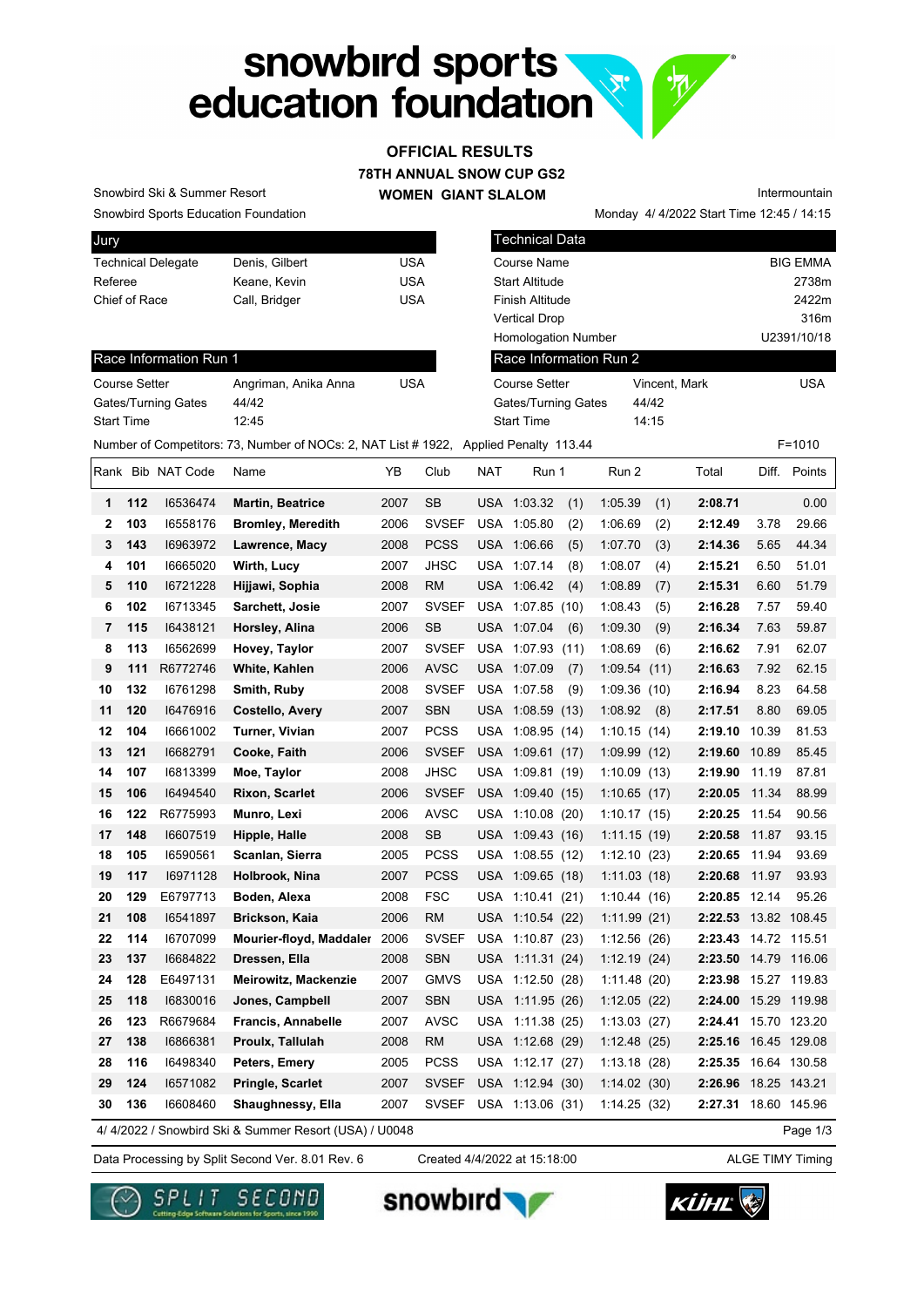### **78TH ANNUAL SNOW CUP GS2 WOMEN GIANT SLALOM OFFICIAL RESULTS**

Snowbird Sports Education Foundation Snowbird Ski & Summer Resort

| Intermountain |
|---------------|
|---------------|

Monday 4/ 4/2022 Start Time 12:45 / 14:15

|    |     | Rank Bib NAT Code | Name                      | YB   | Club         | NAT | Run 1            | Run 2        | Total                         | Diff. | Points       |
|----|-----|-------------------|---------------------------|------|--------------|-----|------------------|--------------|-------------------------------|-------|--------------|
| 31 | 134 | 16587743          | Preston, Sonja            | 2007 | <b>PCSS</b>  |     | USA 1:14.29 (36) | 1:13.78(29)  | 2:28.07 19.36 151.92          |       |              |
| 32 | 130 | 16447904          | Laakso, Paige             | 2005 | <b>PCSS</b>  |     | USA 1:13.44 (32) | 1:14.69(35)  | 2:28.13 19.42 152.39          |       |              |
| 33 | 150 | 16713852          | Gallagher, Keira          | 2008 | <b>PCSS</b>  |     | USA 1:14.09 (35) | 1:14.38(33)  | 2:28.47 19.76 155.06          |       |              |
| 34 | 149 | 16831913          | <b>Rothwell, Winter</b>   | 2008 | <b>PCSS</b>  | USA | 1:14.07 (34)     | 1:14.41(34)  | 2:28.48                       |       | 19.77 155.14 |
| 35 | 147 | 16618408          | Jarvie, Molly             | 2008 | <b>SB</b>    |     | USA 1:14.41 (37) | 1:14.11(31)  | 2:28.52 19.81 155.45          |       |              |
| 36 | 142 | 16780373          | Pehrson, Ruby             | 2007 | <b>BR</b>    |     | USA 1:13.75 (33) | 1:15.42(37)  | 2:29.17 20.46 160.55          |       |              |
| 37 | 126 | 16609372          | <b>Venverloh, Caitlin</b> | 2006 | PCSS         |     | USA 1:14.86 (39) | 1:15.05(36)  | 2:29.91 21.20 166.36          |       |              |
| 38 | 127 | 16571365          | Penze, Lauren             | 2007 | <b>PCSS</b>  |     | USA 1:14.54 (38) | 1:16.16(39)  | 2:30.70 21.99 172.56          |       |              |
| 39 | 154 | 16611803          | Huntsman, Alyssa          | 2008 | <b>SVSEF</b> |     | USA 1:15.78 (42) | 1:15.61(38)  | 2:31.39 22.68 177.97          |       |              |
| 40 | 152 | 16576278          | Hoopes, Faith             | 2006 | SB           |     | USA 1:15.55 (40) | 1:16.33(40)  | 2:31.88 23.17 181.82          |       |              |
| 41 | 140 | 16764409          | Potter, Anna              | 2006 | <b>PCSS</b>  |     | USA 1:15.66 (41) | 1:17.40(42)  | 2:33.06 24.35 191.08          |       |              |
| 42 | 155 | 16628921          | Boehner, Morgan           | 2007 | <b>SB</b>    |     | USA 1:16.11 (43) | 1:18.72(43)  | 2:34.83 26.12 204.97          |       |              |
| 43 | 153 | 16928680          | Jones, Piper              | 2008 | <b>BBSEF</b> |     | USA 1:18.50 (47) | 1:17.23(41)  | 2:35.73 27.02 212.03          |       |              |
| 44 | 162 | 16631582          | Hall, Greta               | 2008 | <b>BBSEF</b> |     | USA 1:18.47 (46) | 1:18.93(44)  | 2:37.40 28.69 225.13          |       |              |
| 45 | 158 | 16740220          | Pagano, Mia               | 2008 | <b>SBN</b>   |     | USA 1:18.27 (44) | 1:19.26(45)  | 2:37.53 28.82 226.15          |       |              |
| 46 | 133 | 16721182          | Hijjawi, Layla            | 2004 | RM           |     | USA 1:18.27 (44) | 1:19.60(47)  | 2:37.87 29.16 228.82          |       |              |
| 47 | 135 | 16502943          | <b>Mannelin, Kirsten</b>  | 2007 | <b>RM</b>    |     | USA 1:18.68 (48) | 1:19.98(49)  | 2:38.66 29.95 235.02          |       |              |
| 48 | 159 | 16747635          | Kirby, Greta              | 2007 | PCSS         |     | USA 1:18.84 (49) | 1:19.84(48)  | 2:38.68 29.97 235.18          |       |              |
| 49 | 165 | 16730203          | Sewell, Alaska            | 2008 | <b>SVSEF</b> |     | USA 1:19.49 (50) | 1:19.27(46)  | 2:38.76 30.05 235.81          |       |              |
| 50 | 170 | 16585533          | Larsen, Blake             | 2008 | <b>SB</b>    |     | USA 1:20.43 (51) | 1:21.06(50)  | 2:41.49                       |       | 32.78 257.23 |
| 51 | 171 | 16922169          | Pruzan, Neve              | 2008 | <b>JHSC</b>  |     | USA 1:21.78 (53) | 1:22.57(51)  | 2:44.35 35.64 279.67          |       |              |
| 52 | 168 | 16902720          | Johnson, Avery            | 2008 | <b>SBN</b>   | USA | 1:23.54 (55)     | 1:23.16(52)  | 2:46.70 37.99 298.11          |       |              |
| 53 | 163 | 16872752          | Ries, Naomi               | 2008 | <b>SVSEF</b> |     | USA 1:23.38 (54) | 1:23.81(53)  | 2:47.19 38.48 301.96          |       |              |
| 54 | 169 | 16806966          | Brower, Alta              | 2008 | <b>SB</b>    |     | USA 1:24.71 (56) | 1:25.08(54)  | 2:49.79 41.08 322.36          |       |              |
| 55 | 164 | 16740215          | Pagano, Emma              | 2005 | <b>SBN</b>   |     | USA 1:25.15 (58) | 1:27.55(56)  | 2:52.70 43.99 345.19          |       |              |
| 56 | 157 | 16503478          | Railsback, Aurora         | 2007 | BR           |     | USA 1:24.98 (57) | 1:28.05(57)  | 2:53.03 44.32 347.78          |       |              |
| 57 | 161 | 16524748          | Tiranno, Jenna            | 2005 | <b>PCSS</b>  |     | USA 1:26.66 (59) | 1:28.47(58)  | 2:55.13 46.42 364.26          |       |              |
| 58 | 172 | 16566133          | Pope, Rachel              | 2007 | <b>IND</b>   |     | USA 1:27.87 (60) | 1:27.54(55)  | 2:55.41 46.70 366.46          |       |              |
| 59 | 167 | 16646870          | Morasch, Aibhlinn         | 2008 | PCSS         |     | USA 1:29.65 (61) | 1:29.53(59)  | 2:59.18 50.47 396.04          |       |              |
| 60 | 173 | 16573194          | Eisenberg, Rachel         | 2007 | <b>BR</b>    |     | 1:44.20 (62)     | 1:41.45 (60) | <b>3:25.65</b> 1:16.94 603.76 |       |              |
|    |     |                   |                           |      |              |     |                  |              |                               |       |              |

#### **NOT PERMITTED TO START 1st RUN**

|     |          | DID NOT START 1st RUN: 1 competitor    |      |             |     |  |
|-----|----------|----------------------------------------|------|-------------|-----|--|
| 160 | 16620569 | Huckabone, Emma                        | 2007 | <b>PCSS</b> | USA |  |
|     |          |                                        |      |             |     |  |
|     |          | DID NOT FINISH 1st RUN: 10 competitors |      |             |     |  |
| 166 | 16907216 | Sell, Ashley                           | 2008 | <b>PCSS</b> | USA |  |
| 156 | 16644480 | Leveratto, Sofia                       | 2006 | SB          | USA |  |

| 151 | 16551149            | Sullivan, Gwendoline | 2008 | -SB         | USA        |
|-----|---------------------|----------------------|------|-------------|------------|
| 146 | 16555426            | Umble, Jenna         | 2007 | <b>SB</b>   | <b>USA</b> |
| 144 | 16708861            | Wilson, Cayenne      | 2008 | <b>PCSS</b> | <b>USA</b> |
|     | <b>141</b> X6855532 | <b>Swift, Amelie</b> | 2008 | <b>PCSS</b> |            |
| 139 | 16763156            | Weed, Belle          | 2005 | CVST        | <b>USA</b> |
| 131 | 16536486            | Martin, Nina         | 2007 | <b>SB</b>   | <b>USA</b> |
|     |                     |                      |      |             |            |

4/ 4/2022 / Snowbird Ski & Summer Resort (USA) / U0048

Data Processing by Split Second Ver. 8.01 Rev. 6 Created 4/4/2022 at 15:18:00 ALGE TIMY Timing

Created 4/4/2022 at 15:18:00

Page 2/3